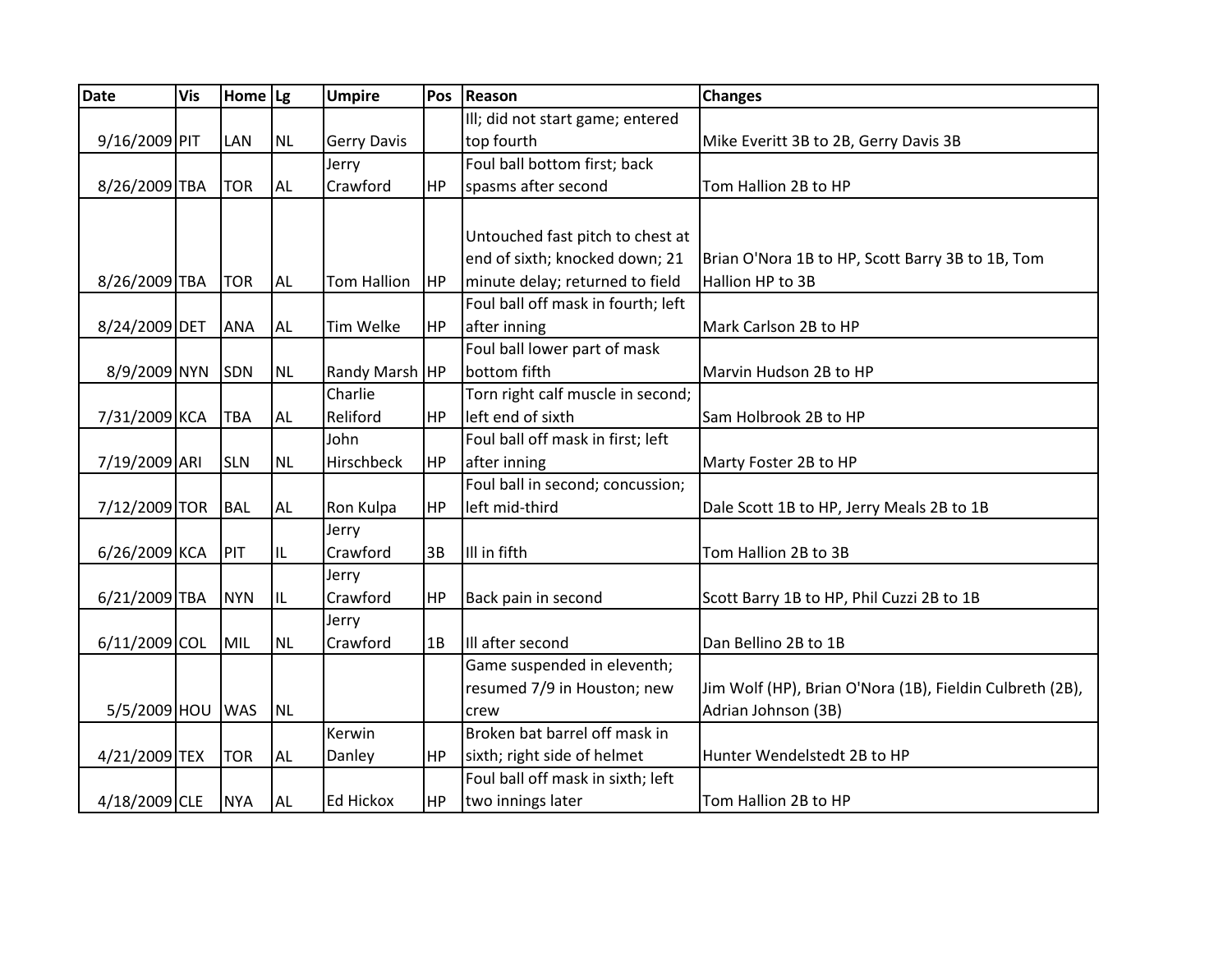| <b>Date</b>       | <b>Vis</b> | Home $\lg$ |             | <b>Umpire</b>      | Pos       | Reason                            | <b>Changes</b>                                        |
|-------------------|------------|------------|-------------|--------------------|-----------|-----------------------------------|-------------------------------------------------------|
|                   |            |            |             |                    |           | Foul ball off mask top second;    |                                                       |
|                   |            |            |             | Derryl             |           | left with bruised clavicle end of | Tim McClelland 1B to HP, Sam Holbrook 2B to 1B, Brian |
| 10/18/2008 BOS    |            | TBA        | <b>ALCS</b> | Cousins            | HP        | third; 15 minute delay            | O'Nora 3B to 2B, Brian Gorman LF to 3B                |
|                   |            |            |             |                    |           |                                   |                                                       |
| 8/17/2008 NYN     |            | PIT        | <b>NL</b>   | Joe West           | 2B        | Left for one inning (the second)  | CB Bucknor 1B to 2B, Joe West 1B                      |
|                   |            |            |             |                    |           |                                   |                                                       |
| 8/13/2008 NYA     |            | <b>MIN</b> | <b>AL</b>   | Mike Winters HP    |           | Foul ball off mask in sixth       | Angel Campos 1B to HP, Brian Runge 2B to 1B           |
|                   |            |            |             | Jerry              |           |                                   |                                                       |
| 8/1/2008 MIL      |            | <b>ATL</b> | <b>NL</b>   | Crawford           | 1B        | Sore back; left after second      | Paul Nauert 2B to 1B                                  |
| 7/26/2008 FLO     |            | <b>CHN</b> | <b>NL</b>   | <b>Gerry Davis</b> | <b>HP</b> | Pitch struck mask in second       | Bruce Dreckman 2B to HP                               |
|                   |            |            |             |                    |           | Broken bat barrel off head in     |                                                       |
| 6/24/2008 COL     |            | <b>KCA</b> | IL          | Brian O'Nora       | <b>HP</b> | second; bloodied                  | Paul Nauert 1B to HP, Angel Campos 2B to 1B           |
| 6/7/2008 KCA      |            | <b>NYA</b> | <b>AL</b>   | Jerry Layne        | HP        | Foul ball off mask in third       | Jim Wolf 2B to HP                                     |
|                   |            |            |             | Jerry              |           | Bat struck left side of head in   |                                                       |
| 5/25/2008 PHI     |            | HOU        | <b>NL</b>   | Crawford           | HP        | first; bloodied                   | Rob Drake 1B to HP, Paul Nauert 2B to 1B              |
|                   |            |            |             |                    |           | Game suspended after 11;          |                                                       |
|                   |            |            |             |                    |           | resumed 8/25 in Baltimore; new    | Mike Estabrook (HP), Chris Guccione (1B), Tim Welke   |
| 4/28/2008 BAL     |            | <b>CHA</b> | <b>AL</b>   |                    |           | crew                              | (2B), Chuck Meriwether (3B)                           |
|                   |            |            |             | Kerwin             |           | Pitch struck mask in fourth;      |                                                       |
| 4/26/2008 COL     |            | LAN        | <b>NL</b>   | Danley             | HP        | concussion                        | Angel Campos 1B to HP, Brian Runge 2B to 1B           |
|                   |            |            |             | Derryl             |           | Late flight from LA for Alfonso   |                                                       |
| 8/20/2007 KCA     |            | <b>CHA</b> | AL          | Cousins            | 3B        | Marquez                           | Alfonso Marquez 3B (from mid-fifth)                   |
|                   |            |            |             | Jerry              |           |                                   |                                                       |
| 8/14/2007 HOU LAN |            |            | <b>NL</b>   | Crawford           | HP        | Back pain; left after third       | James Hoye 1B to HP, Travis Reininger 2B to 1B        |
|                   |            |            |             |                    |           | Foul ball off right thumb in      |                                                       |
|                   |            |            |             |                    |           | second; left after fourth;        | Bill Miller 2B to HP, Marvin Hudson 3B to 2B, Ed      |
| 7/21/2007 PHI     |            | SDN        | <b>NL</b>   | Ed Montague HP     |           | returned in seventh               | Montague HP to 3B                                     |
|                   |            |            |             |                    |           | Game suspended in eighth;         | Randy Marsh (HP), Bob Davidson (1B), Sam Holbrook     |
| 6/28/2007 NYA     |            | <b>BAL</b> | <b>AL</b>   |                    |           | resumed 7/27; new crew            | (2B), Hunter Wendelstedt (3B)                         |
| 6/20/2007 LAN     |            | <b>TOR</b> | IL          | <b>Eric Cooper</b> | <b>HP</b> | Pulled muscle; left after sixth   | Chad Fairchild 2B to HP                               |
| 6/15/2007 WAS     |            | <b>TOR</b> | IL          | <b>CB Bucknor</b>  | HP        | Ill; left mid-fifth               | Ed Rapuano 2B to HP                                   |
|                   |            |            |             | Jerry              |           | Back problems; changes at three   | Jerry Crawford HP to 3B, Brian O'Nora 1B to HP, Phil  |
| 9/30/2006 CHA MIN |            |            | <b>AL</b>   | Crawford           | HP        | times in game                     | Cuzzi 2B to 1B, Chuck Meriwether 3B to 2B             |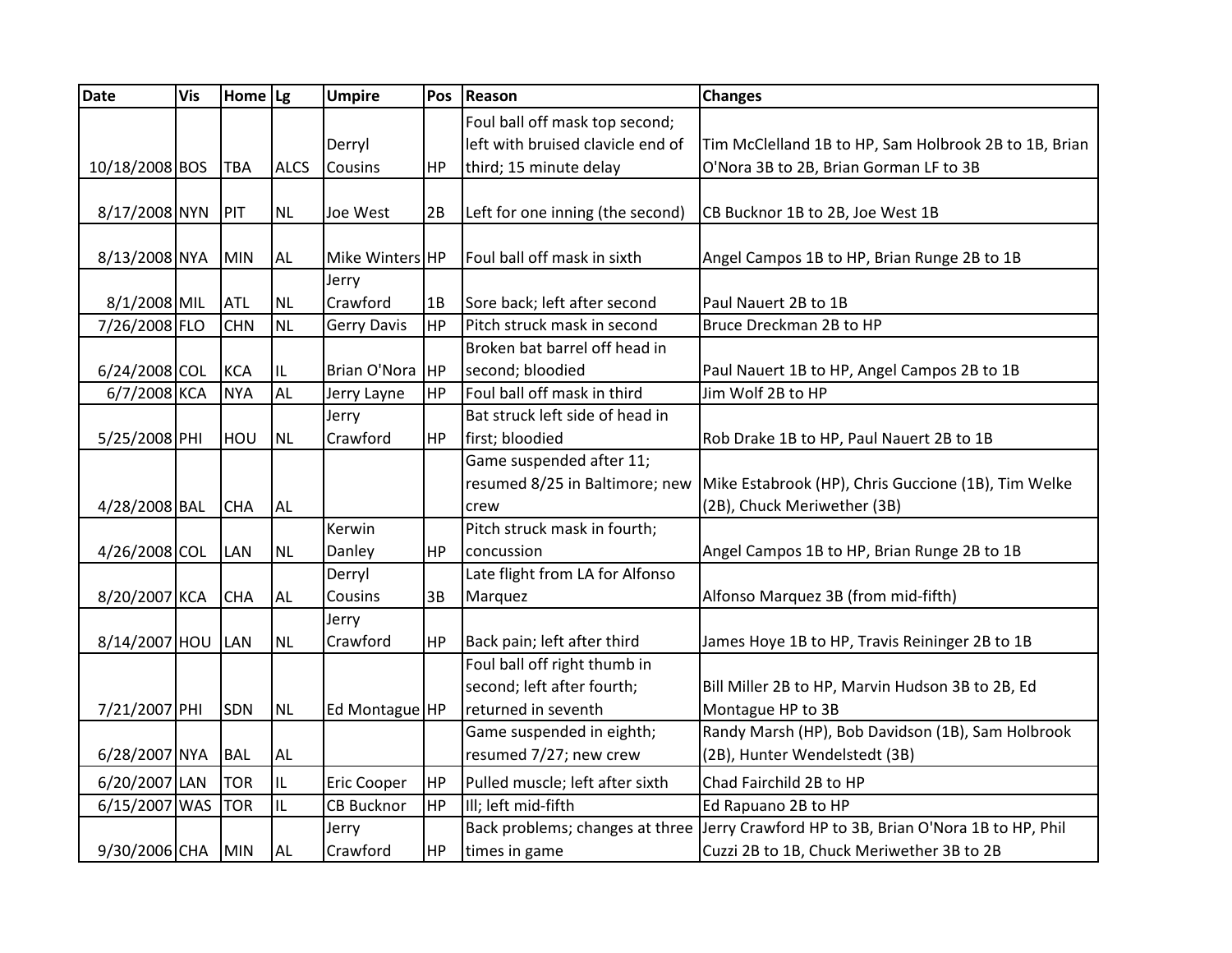| <b>Date</b>   | <b>Vis</b> | Home $ Lg $ |             | <b>Umpire</b>     | Pos       | Reason                            | <b>Changes</b>                                                                 |
|---------------|------------|-------------|-------------|-------------------|-----------|-----------------------------------|--------------------------------------------------------------------------------|
|               |            |             |             |                   |           |                                   |                                                                                |
|               |            |             |             | Marvin            |           | Struck by bat on follow-through   |                                                                                |
| 9/2/2006 BAL  |            | OAK         | <b>AL</b>   | Hudson            | <b>HP</b> | in third; left after inning       | Bob Davidson 2B to HP                                                          |
|               |            |             |             |                   |           |                                   |                                                                                |
| 8/25/2006 NYA |            | <b>ANA</b>  | <b>AL</b>   | Marty Foster   1B |           | III; left after second            | Tim McClelland 2B to 1B                                                        |
|               |            |             |             |                   |           | Broken bat struck jaw in eighth;  |                                                                                |
| 8/18/2006 ATL |            | <b>FLO</b>  | NL          | Jerry Layne       | HP        | staggered and fell                | Mark Wegner 2B to HP                                                           |
|               |            |             |             |                   |           |                                   |                                                                                |
| 7/29/2006 SDN |            | <b>COL</b>  | <b>NL</b>   | <b>Rick Reed</b>  | <b>HP</b> | Flu-like symptoms after fourth    | Ted Barrett 2B to HP                                                           |
|               |            |             |             | Derryl            |           |                                   |                                                                                |
| 7/24/2006 SDN |            | <b>LAN</b>  | <b>NL</b>   | Cousins           | HP        | Knee problems in second           | James Hoye 1B to HP, Tim Timmons 2B to 1B                                      |
|               |            |             |             |                   |           | Broken blood vessel in nose; left |                                                                                |
| 7/13/2006 HOU |            | FLO         | <b>NL</b>   | <b>Rick Reed</b>  | HP        | in second                         | Tim Tschida 1B to HP, Ted Barrett 2B to 1B                                     |
|               |            |             |             |                   |           | Broken bat struck knee in         | Laz Diaz 2B to HP, Chad Fairchild (None) to 2B (mid-                           |
| 8/6/2005 NYA  |            | <b>TOR</b>  | <b>AL</b>   | Marty Foster   HP |           | second                            | third)                                                                         |
|               |            |             |             |                   |           | Flu-like symptoms and             |                                                                                |
| 9/15/2004 ATL |            | <b>NYN</b>  | <b>NL</b>   | Brian O'Nora HP   |           | dehydration; left in third        | Phil Cuzzi 2B to HP                                                            |
|               |            |             |             |                   |           | Pitch struck mask in second       |                                                                                |
|               |            |             |             | Jerry             |           | inning of game 1; left after      | Matt Hollowell 1B to HP, Rob Drake 2B to 1B, Jerry                             |
| 9/9/2004 TBA  |            | <b>NYA</b>  | <b>AL</b>   | Crawford          | <b>HP</b> | inning                            | Crawford HP to 2B (in fifth)                                                   |
|               |            |             |             |                   |           |                                   |                                                                                |
|               |            |             |             |                   |           |                                   | Three crew members late due to Joe West 1B, Paul Emmel 2B, Mike DiMuro 3B (all |
| 7/23/2004 CHN |            | PHI         | <b>NL</b>   |                   |           | travel issues                     | started middle second); game started with amateurs                             |
|               |            |             |             | Chuck             |           |                                   |                                                                                |
| 4/16/2004 CIN |            | <b>CHN</b>  | <b>NL</b>   | Meriwether        | 3B        | Food poisoning; left after fifth  | Mike Reilly 2B to 3B                                                           |
|               |            |             |             | Jerry             |           |                                   |                                                                                |
| 10/7/2003 FLO |            | <b>CHN</b>  | <b>NLCS</b> | Crawford          | HP        | Ill (middle fourth)               | Mike Reilly RF to HP                                                           |
|               |            |             |             | John              |           | Struck by foul ball in ribs in    |                                                                                |
| 9/2/2003 SEA  |            | <b>TBA</b>  | <b>AL</b>   | Hirschbeck        | <b>HP</b> | fourth                            | Bill Welke 2B to HP                                                            |
|               |            |             |             | Chris             |           |                                   |                                                                                |
| 8/13/2003 SLN |            | PIT         | NL.         | Guccione          | 2B        | Dehydration after second          | None                                                                           |
|               |            |             |             |                   |           |                                   |                                                                                |
| 6/5/2003 BAL  |            | HOU         | IL          | Mike DiMuro HP    |           | Hit on face with throw in third   | Andy Fletcher 1B to HP, Joe Brinkman 2B to 1B                                  |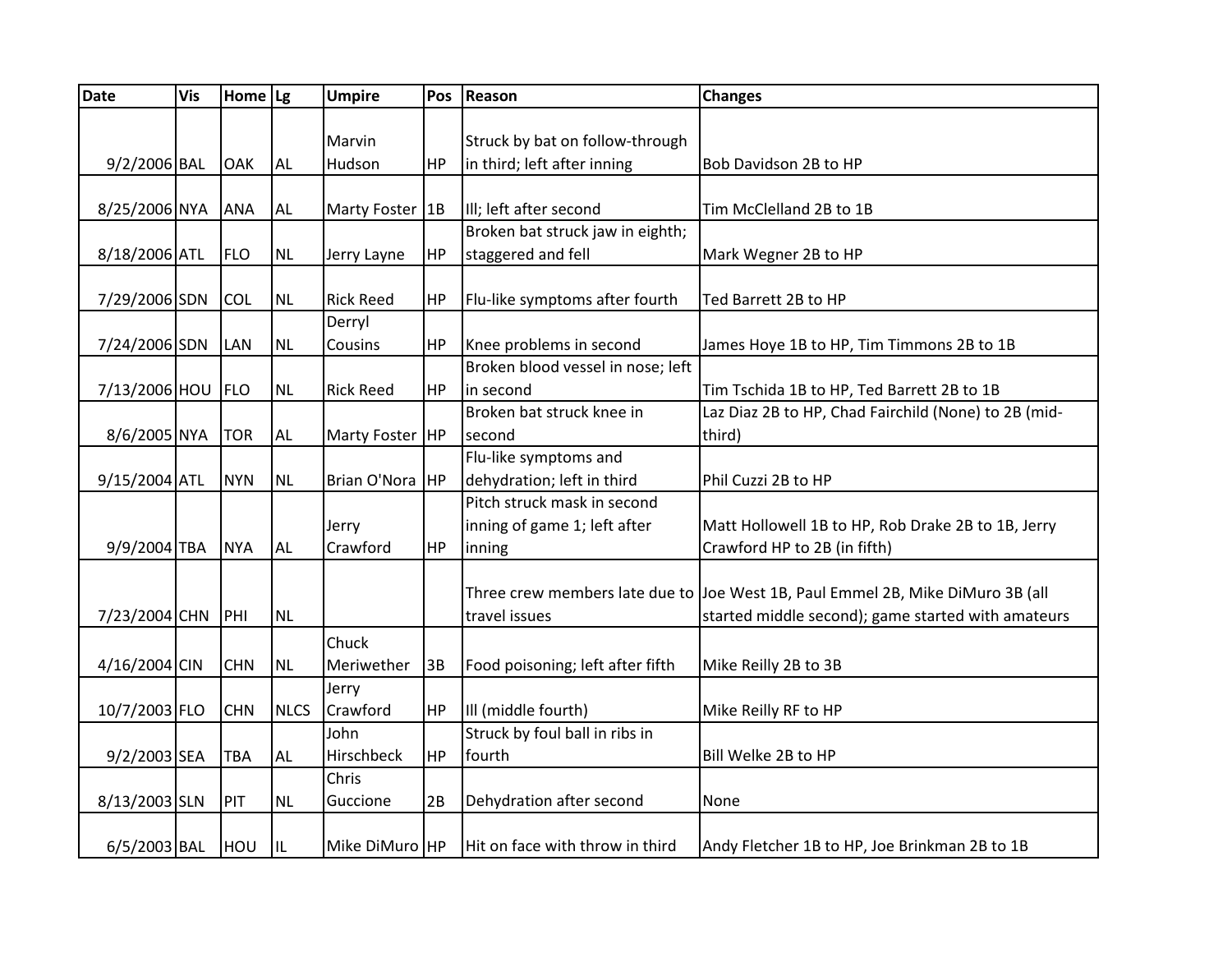| <b>Date</b>       | Vis | Home $\lg$ |             | <b>Umpire</b>      | Pos       | Reason                                             | <b>Changes</b>                                          |
|-------------------|-----|------------|-------------|--------------------|-----------|----------------------------------------------------|---------------------------------------------------------|
|                   |     |            |             |                    |           | Struck by pitch in third; left mid-                |                                                         |
| $6/2/2003$ COL    |     | <b>SFN</b> | <b>NL</b>   | Ed Rapuano         | HP        | fifth                                              | Mark Carlson 1B to HP, Paul Nauert 2B to 1B             |
|                   |     |            |             |                    |           | Pitch struck mask in third                         |                                                         |
| 4/12/2003 BAL     |     | <b>BOS</b> | AL          | Jerry Layne        | HP        | (cervical sprain)                                  | Marvin Hudson 2B to HP, Dan lassogna (None) to 2B       |
|                   |     |            |             |                    |           |                                                    |                                                         |
|                   |     |            |             |                    |           | Pitch struck temple in ?????                       |                                                         |
| 5/31/2002 OAK TBA |     |            | <b>AL</b>   | Steve Rippley HP   |           | inning (non-displaced fracture)                    | <mark>?????????</mark>                                  |
|                   |     |            |             |                    |           | Achilles tendon strain in ??????                   |                                                         |
| 10/6/2001 BOS     |     | <b>BAL</b> | AL          | <b>Eric Cooper</b> | <b>HP</b> | Inning                                             | <mark>?????????</mark>                                  |
|                   |     |            |             | Charlie            |           | Struck on head by backswing in                     |                                                         |
| 9/23/2001 CHN     |     | HOU        | <b>NL</b>   | Reliford           | HP        | first                                              | Greg Gibson 2B to HP                                    |
|                   |     |            |             | Lance              |           | <b>Struck by backswing</b>                         |                                                         |
| 7/8/2001 PIT      |     | <b>CHA</b> | IL          | <b>Barksdale</b>   | HP        | (when?????)                                        | Tim McClelland 1B to HP, Paul Emmel 2B to 1B            |
|                   |     |            |             |                    |           |                                                    |                                                         |
| 4/16/2001 ARI     |     | <b>SLN</b> | <b>NL</b>   | Larry Young        | 2B        | Broken nose from throw in sixth   No other changes |                                                         |
|                   |     |            |             | Jerry              |           | Tightness in right hamstring; left                 |                                                         |
| 9/11/2000 DET     |     | <b>CHA</b> | <b>AL</b>   | Crawford           | <b>HP</b> | in first                                           | Paul Emmel 2B to HP                                     |
|                   |     |            |             | Kerwin             |           |                                                    |                                                         |
| 8/15/2000 SLN     |     | <b>CHN</b> | <b>NL</b>   | Danley             | HP        | Heat exhaustion in fourth                          | Mike DiMuro 2B to HP                                    |
|                   |     |            |             |                    |           | Struck on mask by foul ball in                     |                                                         |
| 6/17/2000 FLO     |     | PIT        | <b>NL</b>   | <b>Greg Bonin</b>  | <b>HP</b> | eighth; concussion                                 | <mark>???????????</mark>                                |
|                   |     |            |             |                    |           | Struck by foul ball on inside right                |                                                         |
| 5/28/2000 BOS     |     | <b>NYA</b> | <b>AL</b>   | Ed Rapuano         | HP        | knee in fifth inning                               | Brian Runge 1B to HP, John Shulock 2B to 1B             |
|                   |     |            |             |                    |           | Game suspended after Larry                         |                                                         |
|                   |     |            |             |                    |           | Dierker's siezure in eighth;                       | Angel Hernandez (HP), Larry Vanover (1B), Randy Marsh   |
| 6/13/1999 SDN     |     | HOU        | <b>NL</b>   |                    |           | resumed 7/23; new crew                             | (2B), CB Bucknor (3B)                                   |
|                   |     |            |             |                    |           |                                                    |                                                         |
|                   |     |            |             |                    |           | Game started with three                            |                                                         |
|                   |     |            |             |                    |           | amateur umpires and Eric Gregg                     | Mark Hirschbeck (1B), Larry Vanover (2B), Bruce         |
| 4/3/1998 SDN      |     | <b>SLN</b> | <b>NL</b>   |                    |           | behind plate; crew in fourth                       | Froemming (3B)                                          |
|                   |     |            |             |                    |           |                                                    | Charlie Williams 1B to HP, Bruce Froemming 2B to 1B,    |
|                   |     |            |             |                    |           |                                                    | Mike Winters 3B to 2B, Jerry Layne LF to 3B, Eric Gregg |
| 10/14/1997 FLO    |     | <b>ATL</b> | <b>NLCS</b> | <b>Frank Pulli</b> | HP        | Eye problems; left after fourth                    | RF to LF                                                |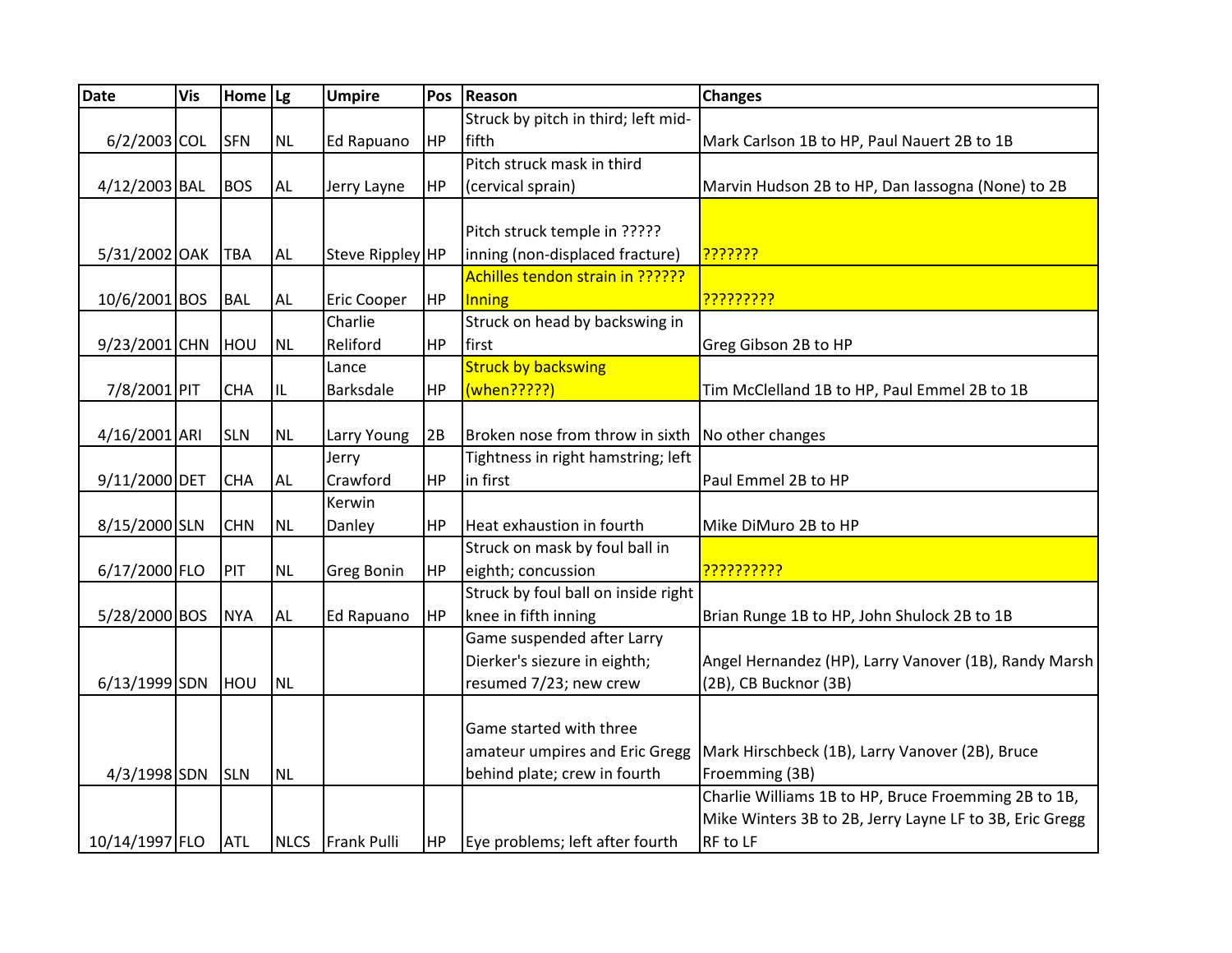| <b>Date</b>       | <b>Vis</b> | Home Lg    |             | <b>Umpire</b>      | Pos       | Reason                                                        | <b>Changes</b>                                                                                            |
|-------------------|------------|------------|-------------|--------------------|-----------|---------------------------------------------------------------|-----------------------------------------------------------------------------------------------------------|
| 7/26/1997 ATL     |            | <b>CIN</b> | <b>NL</b>   | <b>Paul Nauert</b> | HP        | Heat exhaustion; left in eleventh Jim Quick 2B to HP          |                                                                                                           |
| 9/24/1996 MON PHI |            |            | <b>NL</b>   | <b>Greg Bonin</b>  | HP        | Foul ball to collarbone in fourth                             | Frank Pulli 2B to HP                                                                                      |
| 5/4/1995 ATL      |            | <b>FLO</b> | <b>NL</b>   |                    |           | Game suspended in ninth;<br>resumed 9/7; new crew             | Jeff Kellogg (HP), Rich Rieker (1B), Harry Wendelstedt<br>(2B), Randy Marsh (3B)                          |
| 10/14/1992 PIT    |            | <b>ATL</b> | <b>NLCS</b> | John<br>McSherry   | HP        | Ill; left in second                                           | Randy Marsh 1B to HP, Ed Montague RF to 1B                                                                |
| 8/1/1990 TOR      |            | <b>BAL</b> | AL          | Mark<br>Johnson    | <b>HP</b> | Unknown reason ?????                                          | Ken Kaiser 1B to HP, Larry Young 2B to 1B                                                                 |
| 7/13/1986 CIN     |            | <b>MON</b> | <b>NL</b>   |                    |           | Game suspended; resumed<br>7/24; new crew member              | Dutch Rennert added; Steve Rippley subtracted;<br>positions not known ???????                             |
| 4/20/1986 PIT     |            | <b>CHN</b> | <b>NL</b>   |                    |           | Game suspended after<br>thirteenth; resumed 8/11; new<br>crew | Doug Harvey (HP), Gary Darling (1B), Eric Gregg (2B),<br>Gerry Davis (3B)                                 |
| 5/5/1985 SDN      |            | <b>CHN</b> | <b>NL</b>   |                    |           | Game suspended after sixth;<br>resumed 7/8 with new crew      | Paul Runge (HP), Bob Engel (1B), Steve Rippley (2B),<br>Dave Pallone (3B)                                 |
| 7/24/1983 KCA     |            | <b>NYA</b> | <b>AL</b>   |                    |           | new crew (Pine Tar game)                                      | Game resumed on 8/18 in ninth; George Maloney (HP), Tim Welke (1B), Dave Phillips<br>(2B), Rick Reed (3B) |
| $6/9/1982$ CLE    |            | <b>DET</b> | <b>AL</b>   |                    |           | Game suspended after<br>fourteenth; resumed 9/24; new<br>crew | Bill Haller (HP), George Maloney (1B), Ken Kaiser (2B),<br>Jerry Neudecker (3B)                           |
| 5/28/1980 MON CHN |            |            | <b>NL</b>   |                    |           | Game suspended after tenth;<br>resumed 8/8; new crew          | John Kibler (HP), Dick Stello (1B), Terry Tata (2B), Bruce<br>Froemming (3B)                              |
| 6/17/1979 ATL     |            | <b>NYN</b> | <b>NL</b>   |                    |           | Game suspended after eighth;<br>resumed 8/27; new crew        | Bill Williams (HP), Jerry Dale (1B), Bruce Froemming<br>(2B), Joe West (3B)                               |
| 5/17/1979 MON SLN |            |            | <b>NL</b>   |                    |           | Game suspended after tenth;<br>resumed 6/25; new crew         | Dutch Rennert (HP), Ed Montague (1B), Lee Weyer (2B),<br>Harry Wendelstedt (3B)                           |
| 5/10/1979 CIN     |            | <b>CHN</b> | <b>NL</b>   |                    |           | Game suspended after ninth;<br>resumed 7/23; new crew         | Steve Fields (HP), Joe West (1B), Bill Williams (2B), Jerry<br>Dale (3B)                                  |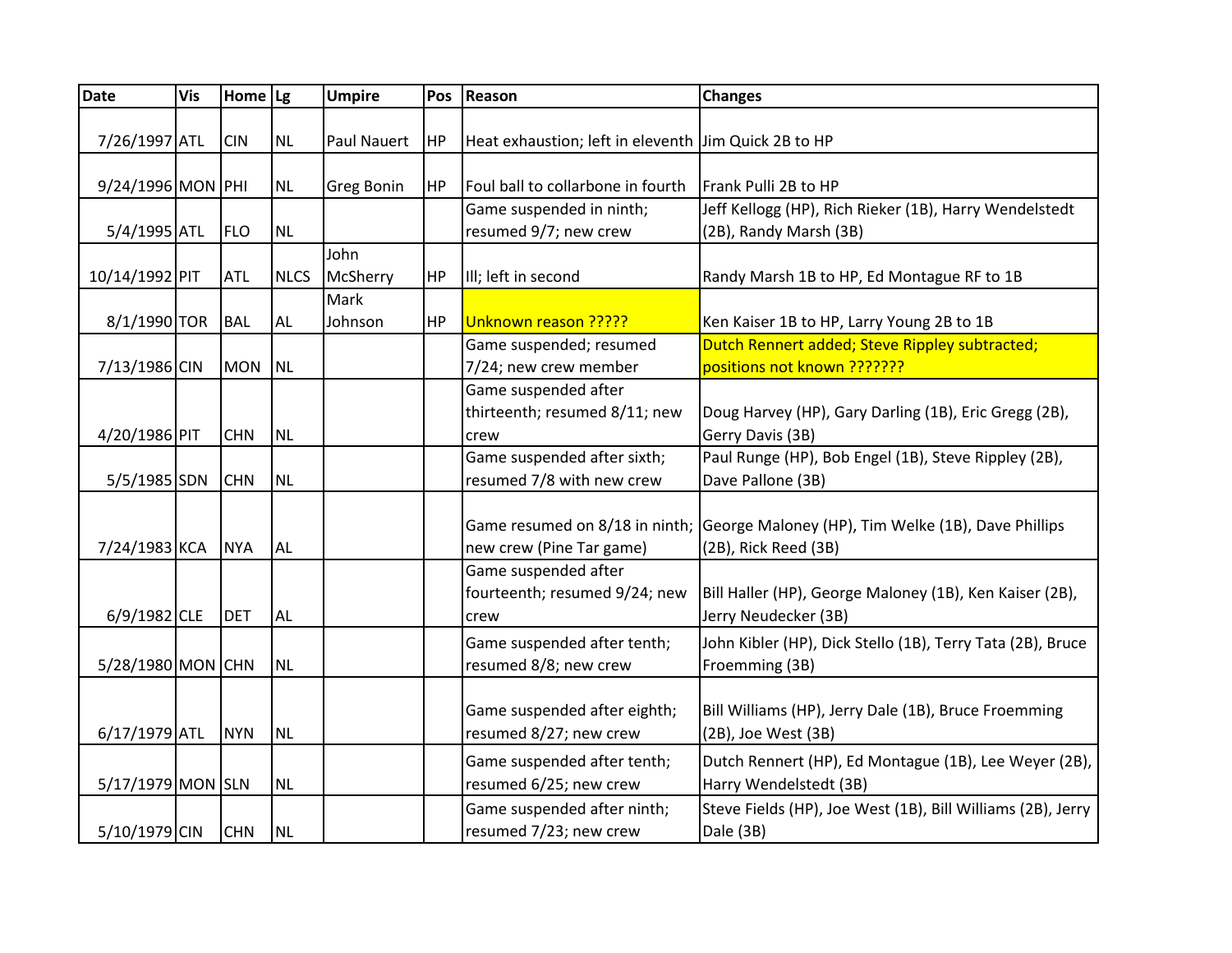| Date              | <b>Vis</b> | Home Lg    |           | <b>Umpire</b> | Pos | Reason                                                        | <b>Changes</b>                                             |
|-------------------|------------|------------|-----------|---------------|-----|---------------------------------------------------------------|------------------------------------------------------------|
|                   |            |            |           |               |     | Game suspended in eighth;                                     |                                                            |
|                   |            |            |           |               |     | resumed 7/28 in San Francisco;                                | Bill Williams (HP), Dick Stello (1B), Bruce Froemming      |
| 7/20/1978 SFN     |            | <b>CHN</b> | <b>NL</b> |               |     | new crew                                                      | (2B), Eric Gregg (3B)                                      |
|                   |            |            |           |               |     |                                                               |                                                            |
|                   |            |            |           |               |     | Game suspended in sixth;                                      |                                                            |
| 7/13/1977 CHN NYN |            |            | <b>NL</b> |               |     | resumed 9/16; two new umpires Bob Engel (2B), Terry Tata (3B) |                                                            |
|                   |            |            |           |               |     | Game suspended in fourteenth;                                 |                                                            |
|                   |            |            |           |               |     | resumed 7/19 in Minnesota;                                    | Art Frantz (HP), Nick Bremigan (1B), Jim McKean (2B),      |
| 7/12/1975 MIN     |            | <b>NYA</b> | <b>AL</b> |               |     | new crew                                                      | Jerry Neudecker (3B)                                       |
|                   |            |            |           |               |     |                                                               |                                                            |
|                   |            |            |           |               |     | Game suspended after eighth;                                  | Bob Engel (HP), Harry Wendelstedt (1B), Dutch Rennert      |
| 6/12/1975 CHN ATL |            |            | <b>NL</b> |               |     | resumed 8/9; new crew                                         | (2B), Doug Harvey (3B)                                     |
|                   |            |            |           |               |     | Game called in fourth; Braves                                 |                                                            |
|                   |            |            |           |               |     | protest (upheld); game resumed                                | Jerry Dale (HP), Shag Crawford (1B), John Kibler (2B),     |
| 5/15/1975 ATL     |            | <b>MON</b> | <b>NL</b> |               |     | 7/20; new crew                                                | Dick Stello (3B)                                           |
|                   |            |            |           |               |     | Game suspended after sixth;                                   | Frank Pulli (HP), Ken Burkhart (1B), John Kibler (2B), Lee |
| 4/21/1973 PIT     |            | <b>CHN</b> | <b>NL</b> |               |     | resumed 7/26; new crew                                        | Weyer (3B)                                                 |
|                   |            |            |           |               |     | Game suspended after                                          |                                                            |
|                   |            |            |           |               |     | sixteenth; resumed 9/20 in                                    | Jerry Neudecker (HP), Russ Goetz (1B), Dave Phillips       |
| 9/14/1971 WS2 CLE |            |            | <b>AL</b> |               |     | Washington; new crew                                          | (2B), Larry Napp (3B)                                      |
|                   |            |            |           |               |     | Game suspended in twelfth;                                    | John Kibler (HP), Bruce Froemming (1B), Al Barlick (2B),   |
| 8/1/1971 SLN      |            | PHI        | <b>NL</b> |               |     | resumed 9/7; new crew                                         | Paul Pryor (3B)                                            |
|                   |            |            |           |               |     |                                                               |                                                            |
|                   |            |            |           |               |     | Game suspended after seventh;                                 | Bill Deegan (HP), Nestor Chylak (1B), Don Denkinger        |
| 6/20/1971 DET     |            | <b>CLE</b> | <b>AL</b> |               |     | resumed 9/28; new crew                                        | (2B), Art Frantz (3B)                                      |
|                   |            |            |           |               |     | Game suspended after sixth;                                   | Ed Vargo (HP), Doug Harvey (1B), Jerry Dale (2B), Augie    |
| $5/16/1971$ SDN   |            | <b>CHN</b> | <b>NL</b> |               |     | resumed 8/4; new crew                                         | Donatelli (1B to 3B)                                       |
|                   |            |            |           |               |     |                                                               |                                                            |
|                   |            |            |           |               |     | Game suspended after seventh;                                 | Tony Venzon (HP), Frank Secory (1B), Satch Davidson        |
| 6/15/1969 CHN     |            | <b>CIN</b> | <b>NL</b> |               |     | resumed 9/2; new crew                                         | (2B), Paul Pryor (3B)                                      |
|                   |            |            |           |               |     | Game suspended after seventh;                                 |                                                            |
|                   |            |            |           |               |     | resumed 8/26 in Hosuton; new                                  | Tony Venzon (HP), Lee Weyer (1B), [None] (2B), Bill        |
| 8/11/1966 HOU CHN |            |            | <b>NL</b> |               |     | crew                                                          | Williams (3B)                                              |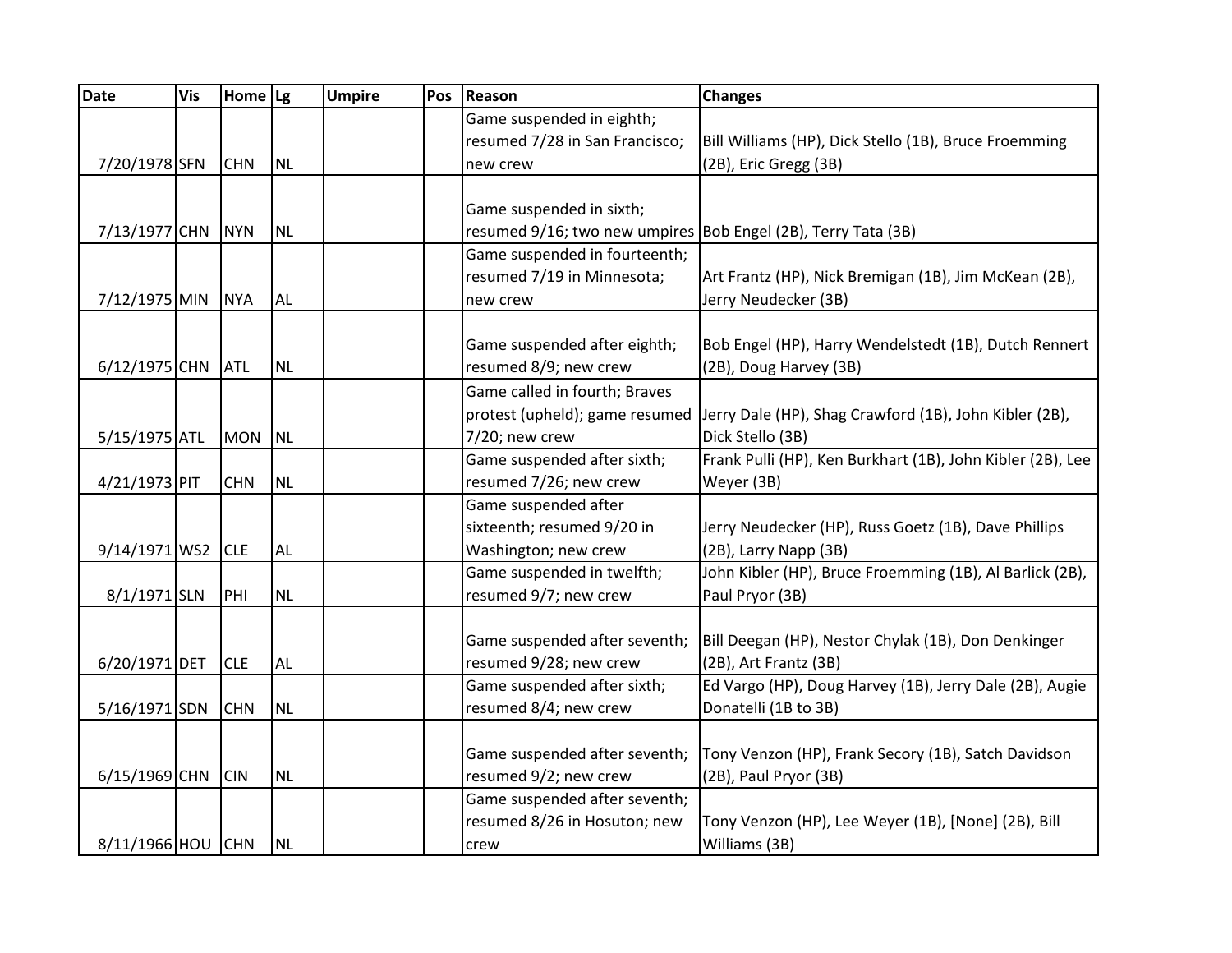| Injured in fifth inning of second<br>Jocko Conlan HP<br>4/21/1963 SLN<br>???????????<br>PHI<br><b>NL</b><br>game<br>Game suspended in ninth;<br>Jocko Conlan (HP), Augie Donatelli (1B), Ken Burkhart<br>7/12/1959 SLN<br>PIT<br><b>NL</b><br>resumed 8/19; new crew<br>(2B), Tony Venzon (3B)<br>Unknown reason; bottom fifth;<br>game 1; worked game 2<br>Jocko Conlan HP<br>Ken Burkhart 1B to HP, Tony Venzon 2B to 1B<br>6/28/1959 SLN<br><b>CIN</b><br><b>NL</b><br>Al Barlick (HP), Bill Jackowski (1B), Shag Crawford (2B),<br>Game suspended in eighth;<br>5/10/1959 PHI<br>PIT<br><b>NL</b><br>resumed 7/21; new crew<br>Vic Delmore (3B)<br>Game suspended after seventh;<br>Augie Donatelli (HP), Ken Burkhart (1B), [None] (2B),<br>5/3/1959 SLN<br>resumed 6/2; new crew<br>PIT<br><b>NL</b><br>Tony Venzon (3B)<br>Game suspended in sixth;<br>Hal Dixon (HP), Tom Gorman (1B), Ken Burkhart (2B),<br>resumed 9/9; new crew<br>Dusty Boggess (3B)<br>7/27/1958 LAN<br>PHI<br><b>NL</b><br>Game suspended in eighth;<br>Dusty Boggess (HP), Ken Burkhart (1B), Tom Gorman<br>6/29/1958 SLN<br>resumed 7/29; new crew<br>PHI<br><b>NL</b><br>(2B), Hal Dixon (3B)<br>Stan Landes (HP), Al Barlick (1B), [None] (2B), Bill<br>Game suspended in sixth;<br>resumed 7/23; new crew<br>6/22/1958 SFN<br><b>NL</b><br>Jackowski (3B)<br>PHI<br>Ed Sudol (1B to HP), Tony Venzon (1B), Jocko Conlan<br>Game suspended in ninth;<br>resumed 8/11; new crew<br>$6/1/1958$ CIN<br>PHI<br><b>NL</b><br>(2B), Frank Secory (3B)<br>Dusty Boggess (HP), Ken Burkhart (1B), Hal Dixon (2B),<br>Game suspended in ninth;<br>7/21/1957 SLN<br>PIT<br><b>NL</b><br>resumed 8/27; new crew<br>Tom Gorman (3B)<br>Game suspended in seventh;<br>Ed Sudol (HP), Tom Gorman (1B), Ken Burkhart (2B), Hal<br>6/16/1957 CHN<br>resumed 7/16; new crew<br>Dixon (3B)<br>PIT<br><b>NL</b><br>Game suspended in seventh;<br>Augie Donatelli (HP), Vic Delmore (1B), Vinnie Smith<br>4/28/1957 NY1<br>resumed 8/16; new crew<br>PHI<br><b>NL</b><br>(2B), Jocko Conlan (3B)<br>Game suspended after fifth;<br>Hank Soar (HP), Frank Tabacchi (1B), Charlie Berry (2B),<br>4/21/1957 BAL<br><b>AL</b><br>resumed 5/27; new crew<br><b>Bill McKinley (3B)</b><br>WS1<br>Game suspended after eighth;<br>Dusty Boggess (HP), Shag Crawford (1B), [None] (2B),<br>7/1/1956 NY1<br>PIT<br>resumed 8/10; new crew<br><b>NL</b><br>Lee Ballanfant (3B)<br>Game suspended in eighth;<br>Jocko Conlan (HP), Vic Delmore (1B), Bill Engeln (2B), | <b>Date</b> | <b>Vis</b> | Home Lg | <b>Umpire</b> | Pos | Reason | <b>Changes</b> |
|---------------------------------------------------------------------------------------------------------------------------------------------------------------------------------------------------------------------------------------------------------------------------------------------------------------------------------------------------------------------------------------------------------------------------------------------------------------------------------------------------------------------------------------------------------------------------------------------------------------------------------------------------------------------------------------------------------------------------------------------------------------------------------------------------------------------------------------------------------------------------------------------------------------------------------------------------------------------------------------------------------------------------------------------------------------------------------------------------------------------------------------------------------------------------------------------------------------------------------------------------------------------------------------------------------------------------------------------------------------------------------------------------------------------------------------------------------------------------------------------------------------------------------------------------------------------------------------------------------------------------------------------------------------------------------------------------------------------------------------------------------------------------------------------------------------------------------------------------------------------------------------------------------------------------------------------------------------------------------------------------------------------------------------------------------------------------------------------------------------------------------------------------------------------------------------------------------------------------------------------------------------------------------------------------------------------------------------------------------------------------------------------------------------------------------------------------------------------------------------------------------------------------|-------------|------------|---------|---------------|-----|--------|----------------|
|                                                                                                                                                                                                                                                                                                                                                                                                                                                                                                                                                                                                                                                                                                                                                                                                                                                                                                                                                                                                                                                                                                                                                                                                                                                                                                                                                                                                                                                                                                                                                                                                                                                                                                                                                                                                                                                                                                                                                                                                                                                                                                                                                                                                                                                                                                                                                                                                                                                                                                                           |             |            |         |               |     |        |                |
|                                                                                                                                                                                                                                                                                                                                                                                                                                                                                                                                                                                                                                                                                                                                                                                                                                                                                                                                                                                                                                                                                                                                                                                                                                                                                                                                                                                                                                                                                                                                                                                                                                                                                                                                                                                                                                                                                                                                                                                                                                                                                                                                                                                                                                                                                                                                                                                                                                                                                                                           |             |            |         |               |     |        |                |
|                                                                                                                                                                                                                                                                                                                                                                                                                                                                                                                                                                                                                                                                                                                                                                                                                                                                                                                                                                                                                                                                                                                                                                                                                                                                                                                                                                                                                                                                                                                                                                                                                                                                                                                                                                                                                                                                                                                                                                                                                                                                                                                                                                                                                                                                                                                                                                                                                                                                                                                           |             |            |         |               |     |        |                |
|                                                                                                                                                                                                                                                                                                                                                                                                                                                                                                                                                                                                                                                                                                                                                                                                                                                                                                                                                                                                                                                                                                                                                                                                                                                                                                                                                                                                                                                                                                                                                                                                                                                                                                                                                                                                                                                                                                                                                                                                                                                                                                                                                                                                                                                                                                                                                                                                                                                                                                                           |             |            |         |               |     |        |                |
|                                                                                                                                                                                                                                                                                                                                                                                                                                                                                                                                                                                                                                                                                                                                                                                                                                                                                                                                                                                                                                                                                                                                                                                                                                                                                                                                                                                                                                                                                                                                                                                                                                                                                                                                                                                                                                                                                                                                                                                                                                                                                                                                                                                                                                                                                                                                                                                                                                                                                                                           |             |            |         |               |     |        |                |
|                                                                                                                                                                                                                                                                                                                                                                                                                                                                                                                                                                                                                                                                                                                                                                                                                                                                                                                                                                                                                                                                                                                                                                                                                                                                                                                                                                                                                                                                                                                                                                                                                                                                                                                                                                                                                                                                                                                                                                                                                                                                                                                                                                                                                                                                                                                                                                                                                                                                                                                           |             |            |         |               |     |        |                |
|                                                                                                                                                                                                                                                                                                                                                                                                                                                                                                                                                                                                                                                                                                                                                                                                                                                                                                                                                                                                                                                                                                                                                                                                                                                                                                                                                                                                                                                                                                                                                                                                                                                                                                                                                                                                                                                                                                                                                                                                                                                                                                                                                                                                                                                                                                                                                                                                                                                                                                                           |             |            |         |               |     |        |                |
|                                                                                                                                                                                                                                                                                                                                                                                                                                                                                                                                                                                                                                                                                                                                                                                                                                                                                                                                                                                                                                                                                                                                                                                                                                                                                                                                                                                                                                                                                                                                                                                                                                                                                                                                                                                                                                                                                                                                                                                                                                                                                                                                                                                                                                                                                                                                                                                                                                                                                                                           |             |            |         |               |     |        |                |
|                                                                                                                                                                                                                                                                                                                                                                                                                                                                                                                                                                                                                                                                                                                                                                                                                                                                                                                                                                                                                                                                                                                                                                                                                                                                                                                                                                                                                                                                                                                                                                                                                                                                                                                                                                                                                                                                                                                                                                                                                                                                                                                                                                                                                                                                                                                                                                                                                                                                                                                           |             |            |         |               |     |        |                |
|                                                                                                                                                                                                                                                                                                                                                                                                                                                                                                                                                                                                                                                                                                                                                                                                                                                                                                                                                                                                                                                                                                                                                                                                                                                                                                                                                                                                                                                                                                                                                                                                                                                                                                                                                                                                                                                                                                                                                                                                                                                                                                                                                                                                                                                                                                                                                                                                                                                                                                                           |             |            |         |               |     |        |                |
|                                                                                                                                                                                                                                                                                                                                                                                                                                                                                                                                                                                                                                                                                                                                                                                                                                                                                                                                                                                                                                                                                                                                                                                                                                                                                                                                                                                                                                                                                                                                                                                                                                                                                                                                                                                                                                                                                                                                                                                                                                                                                                                                                                                                                                                                                                                                                                                                                                                                                                                           |             |            |         |               |     |        |                |
|                                                                                                                                                                                                                                                                                                                                                                                                                                                                                                                                                                                                                                                                                                                                                                                                                                                                                                                                                                                                                                                                                                                                                                                                                                                                                                                                                                                                                                                                                                                                                                                                                                                                                                                                                                                                                                                                                                                                                                                                                                                                                                                                                                                                                                                                                                                                                                                                                                                                                                                           |             |            |         |               |     |        |                |
|                                                                                                                                                                                                                                                                                                                                                                                                                                                                                                                                                                                                                                                                                                                                                                                                                                                                                                                                                                                                                                                                                                                                                                                                                                                                                                                                                                                                                                                                                                                                                                                                                                                                                                                                                                                                                                                                                                                                                                                                                                                                                                                                                                                                                                                                                                                                                                                                                                                                                                                           |             |            |         |               |     |        |                |
|                                                                                                                                                                                                                                                                                                                                                                                                                                                                                                                                                                                                                                                                                                                                                                                                                                                                                                                                                                                                                                                                                                                                                                                                                                                                                                                                                                                                                                                                                                                                                                                                                                                                                                                                                                                                                                                                                                                                                                                                                                                                                                                                                                                                                                                                                                                                                                                                                                                                                                                           |             |            |         |               |     |        |                |
|                                                                                                                                                                                                                                                                                                                                                                                                                                                                                                                                                                                                                                                                                                                                                                                                                                                                                                                                                                                                                                                                                                                                                                                                                                                                                                                                                                                                                                                                                                                                                                                                                                                                                                                                                                                                                                                                                                                                                                                                                                                                                                                                                                                                                                                                                                                                                                                                                                                                                                                           |             |            |         |               |     |        |                |
|                                                                                                                                                                                                                                                                                                                                                                                                                                                                                                                                                                                                                                                                                                                                                                                                                                                                                                                                                                                                                                                                                                                                                                                                                                                                                                                                                                                                                                                                                                                                                                                                                                                                                                                                                                                                                                                                                                                                                                                                                                                                                                                                                                                                                                                                                                                                                                                                                                                                                                                           |             |            |         |               |     |        |                |
|                                                                                                                                                                                                                                                                                                                                                                                                                                                                                                                                                                                                                                                                                                                                                                                                                                                                                                                                                                                                                                                                                                                                                                                                                                                                                                                                                                                                                                                                                                                                                                                                                                                                                                                                                                                                                                                                                                                                                                                                                                                                                                                                                                                                                                                                                                                                                                                                                                                                                                                           |             |            |         |               |     |        |                |
|                                                                                                                                                                                                                                                                                                                                                                                                                                                                                                                                                                                                                                                                                                                                                                                                                                                                                                                                                                                                                                                                                                                                                                                                                                                                                                                                                                                                                                                                                                                                                                                                                                                                                                                                                                                                                                                                                                                                                                                                                                                                                                                                                                                                                                                                                                                                                                                                                                                                                                                           |             |            |         |               |     |        |                |
|                                                                                                                                                                                                                                                                                                                                                                                                                                                                                                                                                                                                                                                                                                                                                                                                                                                                                                                                                                                                                                                                                                                                                                                                                                                                                                                                                                                                                                                                                                                                                                                                                                                                                                                                                                                                                                                                                                                                                                                                                                                                                                                                                                                                                                                                                                                                                                                                                                                                                                                           |             |            |         |               |     |        |                |
|                                                                                                                                                                                                                                                                                                                                                                                                                                                                                                                                                                                                                                                                                                                                                                                                                                                                                                                                                                                                                                                                                                                                                                                                                                                                                                                                                                                                                                                                                                                                                                                                                                                                                                                                                                                                                                                                                                                                                                                                                                                                                                                                                                                                                                                                                                                                                                                                                                                                                                                           |             |            |         |               |     |        |                |
|                                                                                                                                                                                                                                                                                                                                                                                                                                                                                                                                                                                                                                                                                                                                                                                                                                                                                                                                                                                                                                                                                                                                                                                                                                                                                                                                                                                                                                                                                                                                                                                                                                                                                                                                                                                                                                                                                                                                                                                                                                                                                                                                                                                                                                                                                                                                                                                                                                                                                                                           |             |            |         |               |     |        |                |
|                                                                                                                                                                                                                                                                                                                                                                                                                                                                                                                                                                                                                                                                                                                                                                                                                                                                                                                                                                                                                                                                                                                                                                                                                                                                                                                                                                                                                                                                                                                                                                                                                                                                                                                                                                                                                                                                                                                                                                                                                                                                                                                                                                                                                                                                                                                                                                                                                                                                                                                           |             |            |         |               |     |        |                |
|                                                                                                                                                                                                                                                                                                                                                                                                                                                                                                                                                                                                                                                                                                                                                                                                                                                                                                                                                                                                                                                                                                                                                                                                                                                                                                                                                                                                                                                                                                                                                                                                                                                                                                                                                                                                                                                                                                                                                                                                                                                                                                                                                                                                                                                                                                                                                                                                                                                                                                                           |             |            |         |               |     |        |                |
|                                                                                                                                                                                                                                                                                                                                                                                                                                                                                                                                                                                                                                                                                                                                                                                                                                                                                                                                                                                                                                                                                                                                                                                                                                                                                                                                                                                                                                                                                                                                                                                                                                                                                                                                                                                                                                                                                                                                                                                                                                                                                                                                                                                                                                                                                                                                                                                                                                                                                                                           |             |            |         |               |     |        |                |
|                                                                                                                                                                                                                                                                                                                                                                                                                                                                                                                                                                                                                                                                                                                                                                                                                                                                                                                                                                                                                                                                                                                                                                                                                                                                                                                                                                                                                                                                                                                                                                                                                                                                                                                                                                                                                                                                                                                                                                                                                                                                                                                                                                                                                                                                                                                                                                                                                                                                                                                           |             |            |         |               |     |        |                |
|                                                                                                                                                                                                                                                                                                                                                                                                                                                                                                                                                                                                                                                                                                                                                                                                                                                                                                                                                                                                                                                                                                                                                                                                                                                                                                                                                                                                                                                                                                                                                                                                                                                                                                                                                                                                                                                                                                                                                                                                                                                                                                                                                                                                                                                                                                                                                                                                                                                                                                                           |             |            |         |               |     |        |                |
|                                                                                                                                                                                                                                                                                                                                                                                                                                                                                                                                                                                                                                                                                                                                                                                                                                                                                                                                                                                                                                                                                                                                                                                                                                                                                                                                                                                                                                                                                                                                                                                                                                                                                                                                                                                                                                                                                                                                                                                                                                                                                                                                                                                                                                                                                                                                                                                                                                                                                                                           |             |            |         |               |     |        |                |
|                                                                                                                                                                                                                                                                                                                                                                                                                                                                                                                                                                                                                                                                                                                                                                                                                                                                                                                                                                                                                                                                                                                                                                                                                                                                                                                                                                                                                                                                                                                                                                                                                                                                                                                                                                                                                                                                                                                                                                                                                                                                                                                                                                                                                                                                                                                                                                                                                                                                                                                           |             |            |         |               |     |        |                |
|                                                                                                                                                                                                                                                                                                                                                                                                                                                                                                                                                                                                                                                                                                                                                                                                                                                                                                                                                                                                                                                                                                                                                                                                                                                                                                                                                                                                                                                                                                                                                                                                                                                                                                                                                                                                                                                                                                                                                                                                                                                                                                                                                                                                                                                                                                                                                                                                                                                                                                                           |             |            |         |               |     |        |                |
|                                                                                                                                                                                                                                                                                                                                                                                                                                                                                                                                                                                                                                                                                                                                                                                                                                                                                                                                                                                                                                                                                                                                                                                                                                                                                                                                                                                                                                                                                                                                                                                                                                                                                                                                                                                                                                                                                                                                                                                                                                                                                                                                                                                                                                                                                                                                                                                                                                                                                                                           |             |            |         |               |     |        |                |
|                                                                                                                                                                                                                                                                                                                                                                                                                                                                                                                                                                                                                                                                                                                                                                                                                                                                                                                                                                                                                                                                                                                                                                                                                                                                                                                                                                                                                                                                                                                                                                                                                                                                                                                                                                                                                                                                                                                                                                                                                                                                                                                                                                                                                                                                                                                                                                                                                                                                                                                           |             |            |         |               |     |        |                |
| 5/13/1956 PHI<br>resumed 7/3; new crew<br>PIT<br><b>NL</b><br>Augie Donatelli (3B)                                                                                                                                                                                                                                                                                                                                                                                                                                                                                                                                                                                                                                                                                                                                                                                                                                                                                                                                                                                                                                                                                                                                                                                                                                                                                                                                                                                                                                                                                                                                                                                                                                                                                                                                                                                                                                                                                                                                                                                                                                                                                                                                                                                                                                                                                                                                                                                                                                        |             |            |         |               |     |        |                |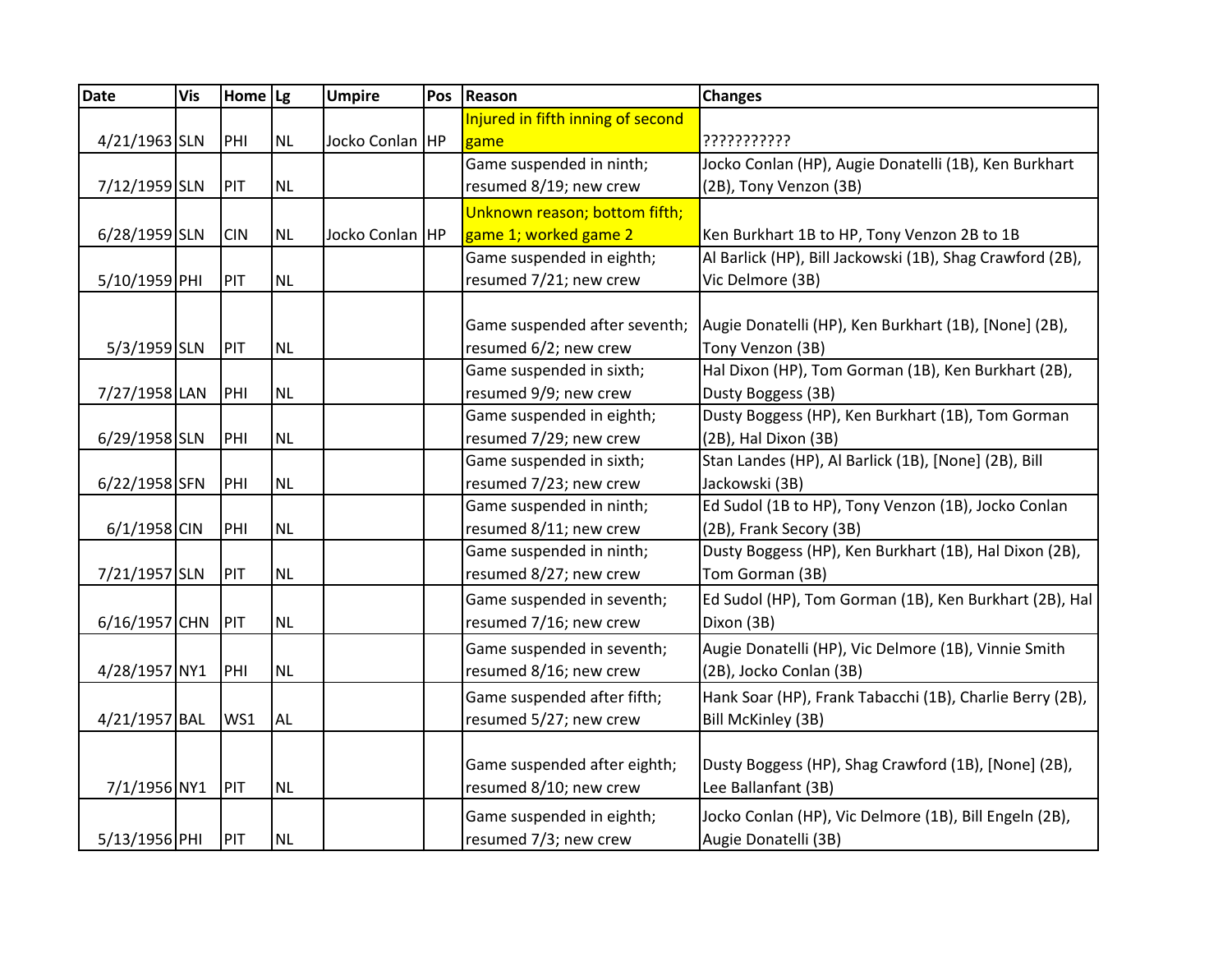| <b>Date</b>   | <b>Vis</b> | Home Lg    |           | <b>Umpire</b>       | Pos       | <b>Reason</b>                                                      | <b>Changes</b>                                                                   |
|---------------|------------|------------|-----------|---------------------|-----------|--------------------------------------------------------------------|----------------------------------------------------------------------------------|
| 7/17/1955 SLN |            | PIT        | <b>NL</b> |                     |           | Game suspended in eighth;<br>resumed 8/30; new crew                | Frank Secory (HP), Larry Goetz (1B), Frank Dascoli (2B),<br>Lon Warneke (3B)     |
| 5/29/1955 PHI |            | PIT        | <b>NL</b> |                     |           | Game suspended in seventh;<br>resumed 7/8; new crew                | Al Barlick (HP), Bill Jackowski (1B), Stan Landes (2B), Lee<br>Ballanfant (3B)   |
| 4/24/1955 PIT |            | PHI        | <b>NL</b> |                     |           | Game suspended in eighth;<br>resumed 6/28; new crew                | Babe Pinelli (HP), Bill Engeln (1B), Dusty Boggess (2B),<br>Tom Gorman (3B)      |
| 8/15/1954 PIT |            | PHI        | <b>NL</b> |                     |           | Game suspended after eighth;<br>resumed 9/23; new crew             | Bill Stewart (HP), Babe Pinelli (1B), Bill Engeln (2B),<br>Dusty Boggess (3B)    |
| 8/9/1953 PIT  |            | <b>MLN</b> | <b>NL</b> | Len Roberts         | <b>HP</b> | Ran into backstop in first                                         | Lee Ballanfant 1B to HP, Artie Gore 2B to 1B                                     |
| 4/27/1952 SLA |            | <b>CHA</b> | <b>AL</b> |                     |           | Game suspended after fifth;<br>resumed 7/3; new crew               | Grover Froese (HP), Charlie Berry (1B), Jim Duffy (2B),<br>Eddie Rommel (3B)     |
| 4/20/1952 CHA |            | <b>SLA</b> | <b>AL</b> |                     |           | Game suspended after seventh;<br>resumed 5/26; new crew            | Hank Soar (HP), Bill McGowan (1B), [None] (2B), Bill<br>McKinley (3B)            |
| 8/2/1951 BSN  |            | <b>SLN</b> | <b>NL</b> |                     |           | Game suspended in ninth;<br>resumed 9/14; new crew                 | Jocko Conlan (HP), Frank Dascoli (remains 1B), [None]<br>(2B), Bill Stewart (3B) |
| 7/22/1951 CHN |            | PHI        | <b>NL</b> |                     |           | Game suspended after seventh;<br>resumed 8/21; new crew            | Larry Goetz (HP), Lou Jorda (1B), Frank Dascoli (2B), Lon<br>Warneke (3B)        |
| 6/17/1951 NY1 |            | PIT        | <b>NL</b> |                     |           | Game suspended in eighth;<br>resumed 7/25 with new crew            | Lou Jorda (HP), Frank Dascoli (1B), Lon Warneke (2B),<br>Larry Goetz (3B)        |
|               |            |            |           |                     |           | Foul ball off knee in fourth; left<br>two batters later; 10 minute |                                                                                  |
| 5/17/1951 NY1 |            | PIT        | <b>NL</b> | <b>Bill Stewart</b> | <b>HP</b> | delay                                                              | Jocko Conlan 1B to HP, Artie Gore 3B to 1B                                       |
| 6/24/1950 PIT |            | <b>BRO</b> | NL        |                     |           | Game suspended in eighth;<br>resumed 8/1; new crew                 | Lon Warneke (HP), Lee Ballanfant (1B), [None] (2B), Al<br>Barlick (3B)           |
| 5/14/1950 NY1 |            | PHI        | <b>NL</b> |                     |           | Game suspended after eighth;<br>resumed 7/5; new crew              | Babe Pinelli (HP), Scotty Robb (1B), [None] (2B), Dusty<br>Boggess (3B)          |
| 7/7/1949 BOS  |            | WS1        | <b>AL</b> |                     |           | Game suspended after sixth;<br>resumed 8/20; new crew              | Eddie Hurley (HP), Bill McKinley (1B), Bill McGowan<br>(2B), Red Jones (3B)      |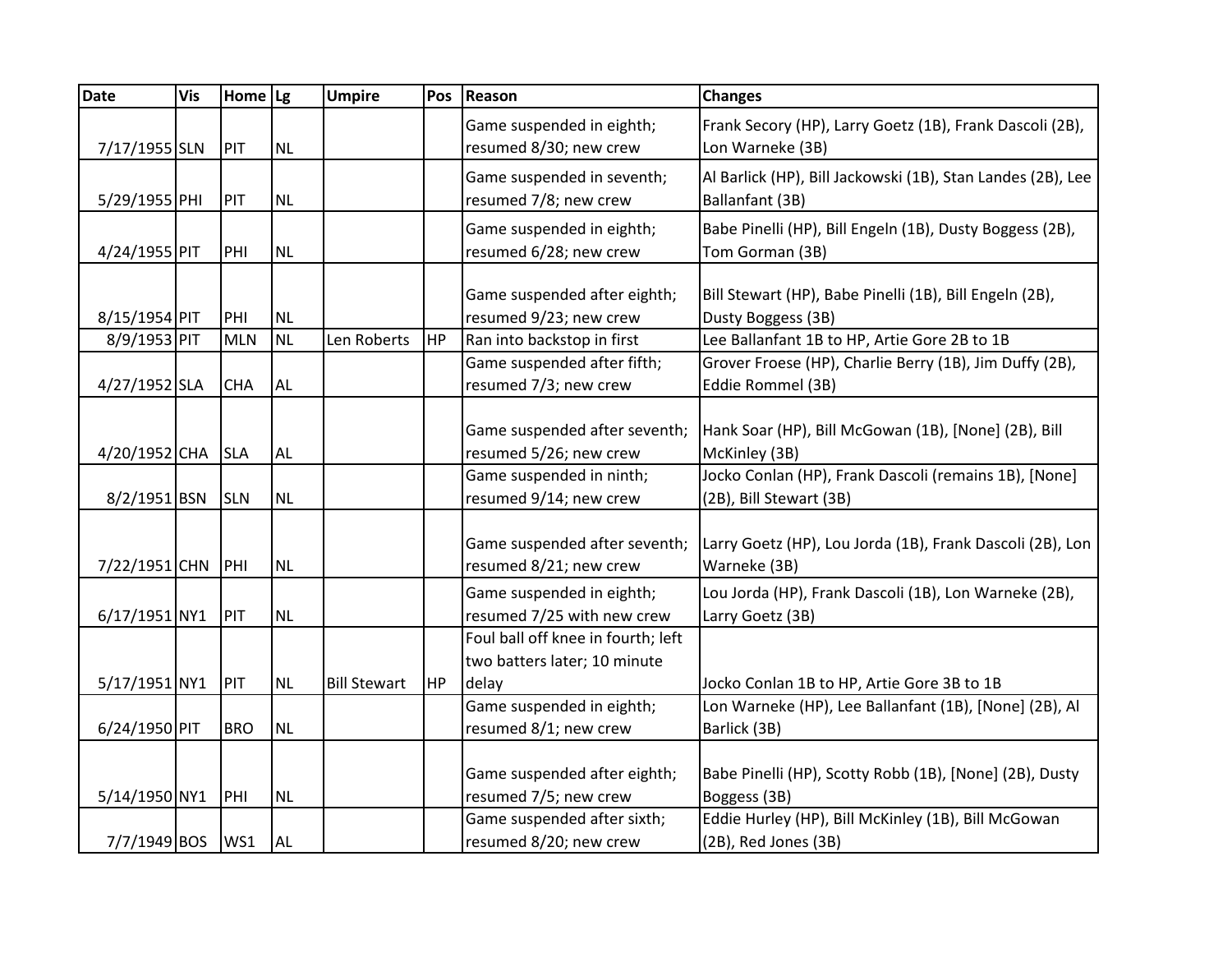| <b>Date</b>   | Vis | Home $\lg$ |           | <b>Umpire</b> | Pos | Reason                        | <b>Changes</b>                                            |
|---------------|-----|------------|-----------|---------------|-----|-------------------------------|-----------------------------------------------------------|
|               |     |            |           |               |     |                               |                                                           |
|               |     |            |           |               |     | Game suspended in seventh;    | Babe Pinelli (HP), Scotty Robb (1B), [None] (2B), Artie   |
| 8/17/1947 BRO |     | PHI        | <b>NL</b> |               |     | resumed 9/25; new crew        | Gore (3B)                                                 |
|               |     |            |           |               |     |                               |                                                           |
|               |     |            |           |               |     | Game suspended after eighth;  | Dusty Boggess (HP), Babe Pinelli (1B), [None] (2B), Jocko |
| 7/20/1945 BRO |     | <b>CHN</b> | <b>NL</b> |               |     | resumed 9/15; new crew        | Conlan (3B)                                               |
|               |     |            |           |               |     | Game suspended in eighth;     | Lee Ballanfant (HP), George Magerkurth (1B), [None]       |
| 6/17/1945 BRO |     | <b>BSN</b> | <b>NL</b> |               |     | resumed 8/4; new crew         | (2B), Bill Stewart (3B)                                   |
|               |     |            |           |               |     | Game suspended after sixth;   | Bill Stewart (HP), Lee Ballanfant (1B), [None] (2B),      |
| 6/3/1945 PHI  |     | PIT        | <b>NL</b> |               |     | resumed 7/13; new crew        | George Magerkurth (3B)                                    |
|               |     |            |           |               |     |                               |                                                           |
|               |     |            |           |               |     | Game suspended after eighth;  | Jocko Conlan (HP), George Barr (1B), [None] (2B),         |
| 8/1/1944 PIT  |     | <b>BSN</b> | <b>NL</b> |               |     | resumed 9/25; new crew        | George Magerkurth (1B to 3B)                              |
|               |     |            |           |               |     |                               |                                                           |
|               |     |            |           |               |     | Game suspended after eighth;  | George Barr (HP), Ziggy Sears (1B), [None] (2B), Jocko    |
| 7/9/1944 BRO  |     | PIT        | <b>NL</b> |               |     | resumed 8/21; new crew        | Conlan (3B)                                               |
|               |     |            |           |               |     |                               |                                                           |
|               |     |            |           |               |     | Game suspended after eighth;  | Dusty Boggess (HP), Babe Pinelli (1B), [None] (2B), Lee   |
| 7/2/1944 BSN  |     | PIT        | <b>NL</b> |               |     | resumed 8/14; new crew        | Ballanfant (3B)                                           |
|               |     |            |           |               |     |                               |                                                           |
|               |     |            |           |               |     | Game suspended after eighth;  | Bill Stewart (HP), Tom Dunn (1B), [None] (2B), George     |
| 5/21/1944 PHI |     | PIT        | <b>NL</b> |               |     | resumed 7/5; new crew         | Magerkurth (3B)                                           |
|               |     |            |           |               |     | Game suspended after seventh; | Larry Goetz (HP), Lou Jorda (remains at 1B), [None]       |
| 5/16/1944 PHI |     | <b>SLN</b> | <b>NL</b> |               |     | resumed 6/28; new crew        | (2B), Beans Reardon (3B)                                  |
|               |     |            |           |               |     |                               |                                                           |
|               |     |            |           |               |     | Game suspended after seventh; | Lee Ballanfant (HP), Beans Reardon (1B), [None] (2B),     |
| 7/18/1943 SLN |     | PIT        | <b>NL</b> |               |     | resumed 9/1; new crew         | Larry Goetz (3B)                                          |
|               |     |            |           |               |     | Game suspended in sixth;      | Larry Goetz (HP), Lee Ballanfant (1B), [None] (2B), Beans |
| 7/18/1943 BRO |     | <b>BSN</b> | <b>NL</b> |               |     | resumed 9/13; new crew        | Reardon (3B)                                              |
|               |     |            |           |               |     | Game suspended in eighth;     | Bill Stewart (HP), Tom Dunn (1B), [None] (2B), [None]     |
| 6/5/1943 PHI  |     | <b>SLN</b> | <b>NL</b> |               |     | resumed 7/29; new crew        | (3B)                                                      |
|               |     |            |           |               |     |                               |                                                           |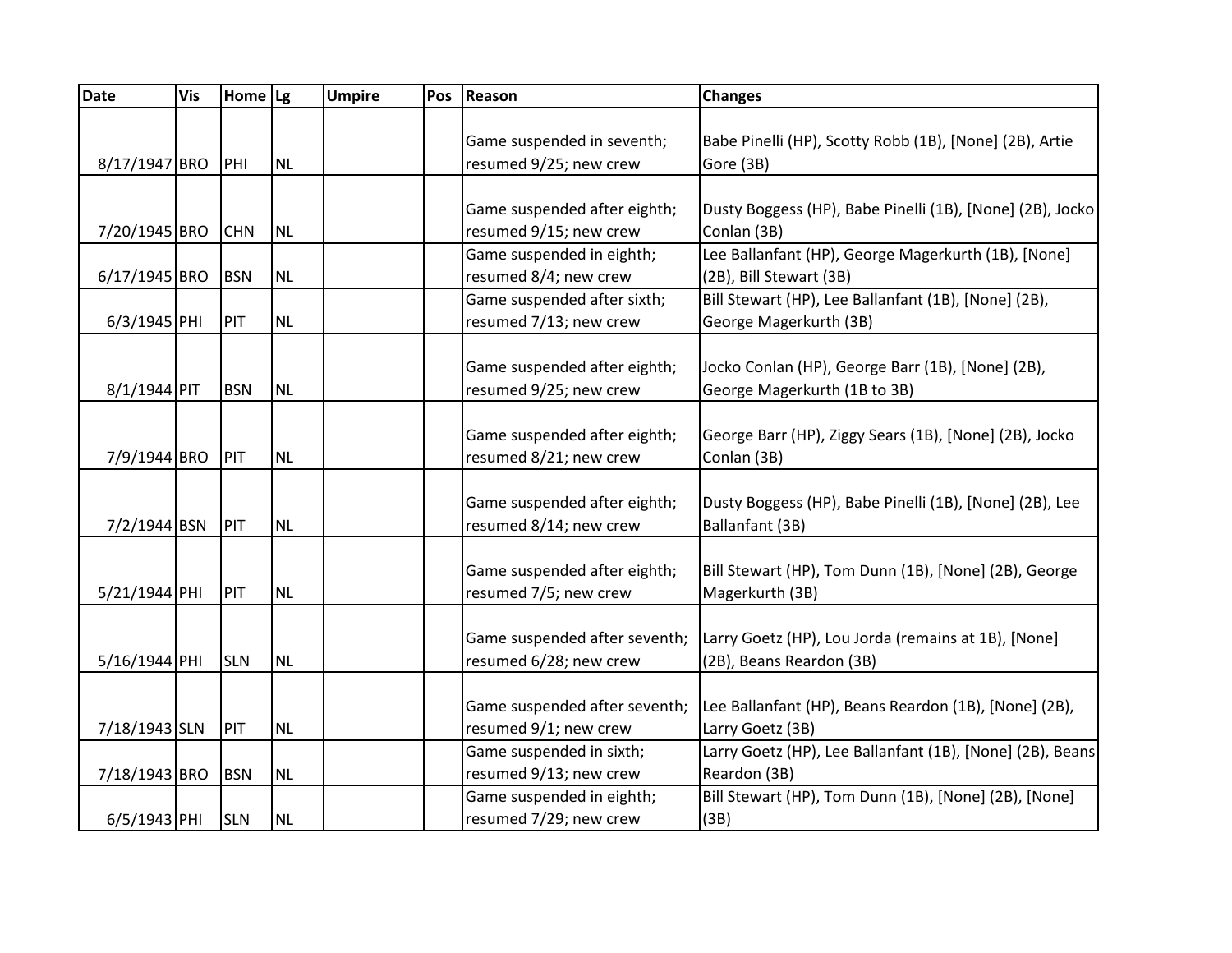| Date             | <b>Vis</b> | Home   Lg       |           | <b>Umpire</b>       | Pos       | Reason                               | <b>Changes</b>                                                                           |
|------------------|------------|-----------------|-----------|---------------------|-----------|--------------------------------------|------------------------------------------------------------------------------------------|
|                  |            |                 |           |                     |           | Crew late due to fogbound boat       |                                                                                          |
|                  |            |                 |           |                     |           | from NYC; started with two           |                                                                                          |
|                  |            |                 |           |                     |           |                                      | players as umpires; crew started Babe Pinelli (HP), Lee Ballanfant (1B), [None] (2B), Al |
| 6/28/1941 BRO    |            | <b>BSN</b>      | <b>NL</b> |                     |           | second                               | Barlick (3B)                                                                             |
|                  |            |                 |           |                     |           | Run over by base-runner in           | Steve Basil (1B to HP), Bobo Newsom (1B), [None] (2B),                                   |
| 8/2/1938 WS1 SLA |            |                 | <b>AL</b> | <b>Harry Geisel</b> | HP        | second; broken wrist                 | Ossie Bluege (3B)                                                                        |
|                  |            |                 |           |                     |           | Game protested in seventh;           | Ernie Quigley (HP), Dolly Stark (1B), [None] (2B), George                                |
| 7/2/1934 SLN     |            | <b>CHN</b>      | <b>NL</b> |                     |           | resumed 7/31; new crew               | Barr (3B)                                                                                |
|                  |            |                 |           |                     |           | Game protested in eighth;            | Bill Brennan (remains HP), Bill Klem (1B), [None] (2B),                                  |
| 5/28/1921 CIN    |            | PIT             | <b>NL</b> |                     |           | resumed 6/30; new crew               | [None] (3B)                                                                              |
|                  |            |                 |           |                     |           | Game suspended after sixth;          |                                                                                          |
| 7/6/1919 PIT     |            | <b>CIN</b>      | <b>NL</b> |                     |           | resumed 7/27; new crew               | Cy Rigler (HP), Cy Moran (1B), [None] (2B), [None] (3B)                                  |
|                  |            |                 |           |                     |           | Crew late because of start time      |                                                                                          |
|                  |            |                 |           |                     |           | confusion; crew arrives in third;    |                                                                                          |
|                  |            |                 |           |                     |           | Groom umpires and pitches in         | Monte Cross (HP), Ollie Anderson (1B), [None] (2B),                                      |
| 9/12/1914 SLF    |            | <b>BRF</b>      | FL        |                     |           | game                                 | [None $(3b)$                                                                             |
|                  |            |                 |           |                     |           |                                      |                                                                                          |
|                  |            |                 |           |                     |           | Game forfeited to NY in ninth;       |                                                                                          |
|                  |            |                 |           |                     |           | overturned and resumed 10/2 in       |                                                                                          |
| 8/30/1913 NY1    |            | PHI             | <b>NL</b> |                     |           | NY; new crew                         | Bill Klem (HP), Al Orth (1B), [None] (2B), [None] (3B)                                   |
|                  |            |                 |           |                     |           |                                      |                                                                                          |
|                  |            |                 |           |                     |           | Fell covering 2B in first; broke     |                                                                                          |
| 8/20/1912 BRO    |            | PIT             | <b>NL</b> | <b>Bill Brennan</b> | 1B        | kneecap and tore ligaments           | [None] (1B)                                                                              |
|                  |            |                 |           |                     |           | Foul ball off chest in second;       |                                                                                          |
|                  |            |                 |           |                     |           | broken breast bone (two in           | Ed Phelps (HP), Ham Hyatt (1B), [None] (2B), [None]                                      |
| 8/20/1912 BRO    |            | PIT             | <b>NL</b> | <b>Brick Owens</b>  | HP        | same game)                           | (3B)                                                                                     |
|                  |            |                 |           |                     |           | Foul ball off ear in fourth; left in |                                                                                          |
| 6/8/1912 CIN     |            | NY <sub>1</sub> | <b>NL</b> | Cy Rigler           | <b>HP</b> | fifth                                | Bill Finneran (1B to HP), Bob Emslie (None to 1B in sixth)                               |
|                  |            |                 |           |                     |           | Train from Philadelphia arrived 1    |                                                                                          |
|                  |            |                 |           |                     |           | hour late; game started with two     |                                                                                          |
| 9/24/1907 SLA    |            | WS1             | <b>AL</b> |                     |           | players                              | Tim Hurst (None to HP in fifth)                                                          |
|                  |            |                 |           |                     |           |                                      |                                                                                          |
| 9/15/1907 DET    |            | <b>SLA</b>      | <b>AL</b> | <b>Billy Evans</b>  | <b>HP</b> |                                      | Struck by bottle on head in third   Bill Dinneen (HP), Boss Schmidt (1B)                 |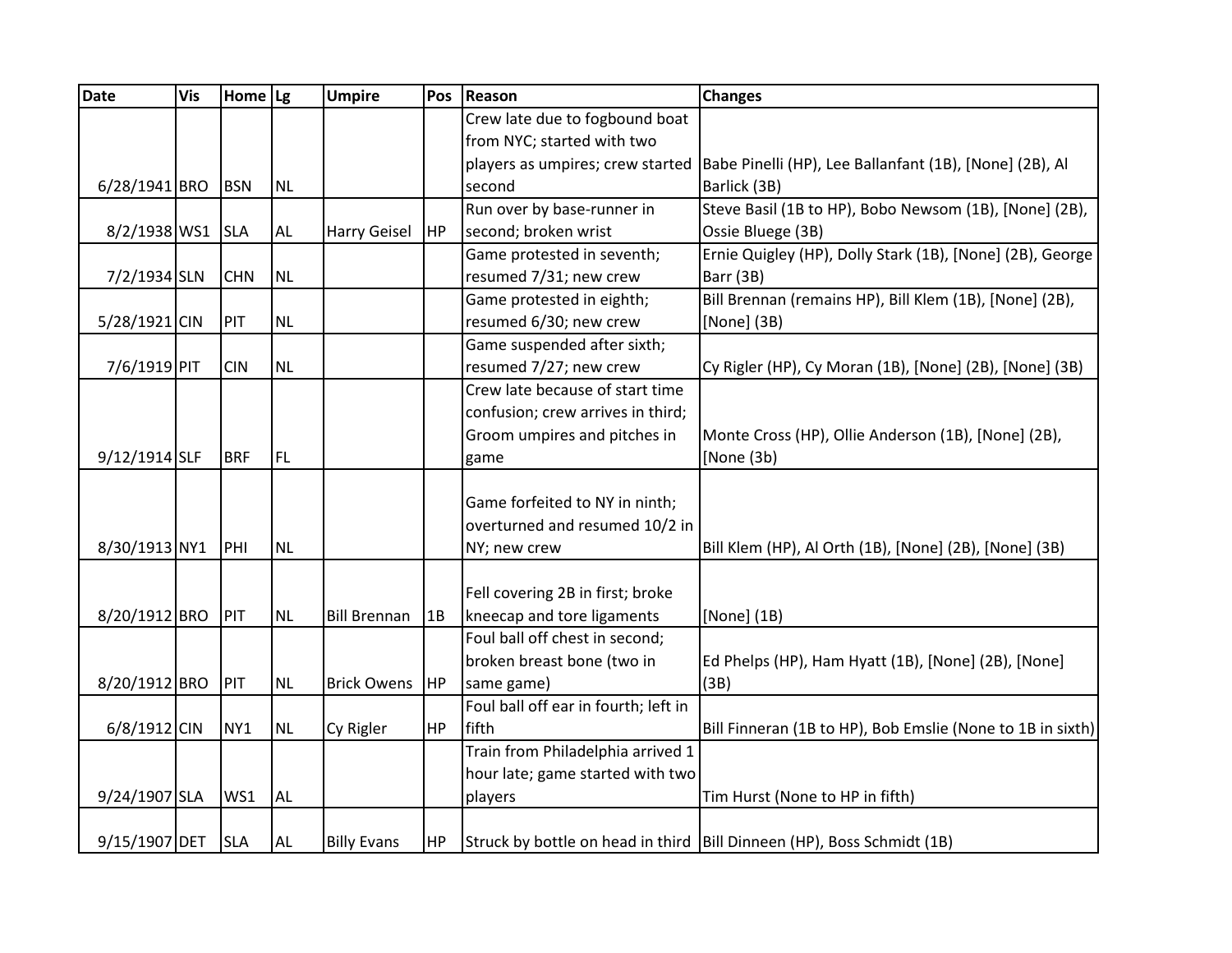| <b>Date</b>   | <b>Vis</b> | Home $\lg$      |           | <b>Umpire</b>     | Pos       | Reason                             | Changes                                 |
|---------------|------------|-----------------|-----------|-------------------|-----------|------------------------------------|-----------------------------------------|
|               |            |                 |           |                   |           | Left after eighth to catch train   |                                         |
|               |            |                 |           |                   |           | home because of illness of his     |                                         |
| 10/3/1905 PHI |            | <b>CHN</b>      | <b>NL</b> | <b>Bob Emslie</b> | HP        | sister                             | Bill Duggleby (HP), Jake Weimer (1B)    |
| 8/21/1905 CIN |            | PHi             | <b>NL</b> | <b>Bob Emslie</b> | <b>HP</b> | Left ill after fifth               | Fred Abbott (HP), Tom Walker (1B)       |
| 7/29/1904 SLN |            | PIT             | <b>NL</b> | <b>Bob Emslie</b> | HP        | Foul ball off wrist in first       | Mike O'Neill (HP), Sam Leever (1B)      |
|               |            |                 |           |                   |           | Left after sixth to catch train    |                                         |
| 9/29/1903 CLE |            | PHA             | <b>AL</b> | Jack Sheridan HP  |           | (last game of season)              | Harry Davis (HP), Earl Moore (1B)       |
|               |            |                 |           | Tommy             |           | Struck on head by throw in         |                                         |
| 9/28/1903 DET |            | <b>NYA</b>      | <b>AL</b> | Connolly          | HP        | unknown inning                     | Clark Griffith (HP), Bill Donovan (1B)  |
|               |            |                 |           |                   |           |                                    |                                         |
|               |            |                 |           |                   |           | Arrested in seventh for fighting   |                                         |
| 7/7/1903 CHA  |            | <b>NYA</b>      | <b>AL</b> | Jack Sheridan HP  |           | with player, Danny Green           | Monte Beville (HP), Patsy Flaherty (1B) |
|               |            |                 |           |                   |           | Left ill after first (worked game  |                                         |
| 5/30/1903 BSN |            | NY <sub>1</sub> | <b>NL</b> | <b>Bob Emslie</b> | HP        | two)                               | Jack Cronin (HP), Vic Willis (1B)       |
|               |            |                 |           |                   |           | Foul ball broke toe in sixth; left |                                         |
| 8/31/1901 CHN |            | PIT             | <b>NL</b> | Hank O'Day        | HP        | during rain delay                  | George Yeager (HP), Jack Taylor (1B)    |
|               |            |                 |           |                   |           | Arrived after the second; game     |                                         |
|               |            |                 |           |                   |           | started with two players           |                                         |
| 7/7/1901 CHA  |            | <b>DET</b>      | <b>AL</b> |                   |           | umpiring                           | Jack Haskell (HP)                       |
| 6/28/1901 SLN |            | <b>BSN</b>      | <b>NL</b> | <b>Bob Emslie</b> | HP        | Heat exhaustion in fifth           | Pat Moran (HP), Paul Schrieber (1B)     |
|               |            |                 |           | Ed                |           | Had been hurt earlier in week;     |                                         |
| 9/1/1900 NY1  |            | <b>BSN</b>      | <b>NL</b> | Swartwood         | <b>HP</b> | left after fifth                   | Buck Freeman (HP), Bill Carrick (1B)    |
| 8/13/1900 BSN |            | <b>CHN</b>      | <b>NL</b> |                   |           | Arrived in the fifth               | Tim Hurst (HP)                          |
|               |            |                 |           |                   |           | Apparently arrived late; game      |                                         |
|               |            |                 |           |                   |           | started with players umpiring      |                                         |
| 6/22/1897     | LOU        | <b>CLE</b>      | <b>NL</b> |                   |           | <u>????</u>                        | Tim Hurst (HP)                          |
|               |            |                 |           |                   |           |                                    |                                         |
|               |            |                 |           |                   |           | Arrived in first inning; game      |                                         |
| 8/29/1896     | PIT        | <b>BLN</b>      | <b>NL</b> |                   |           | started with players umpiring      | Jack Sheridan (HP)                      |
|               |            |                 |           |                   |           | Grew tired of the arguing and      |                                         |
| 7/6/1896      | NY1        | <b>SLN</b>      | <b>NL</b> | <b>Tim Keefe</b>  | HP)       | left in fifth                      | Ed McFarland (HP), Jouette Meekin (1B)  |
|               |            |                 |           |                   |           | Left in seventh after Patsy        |                                         |
| 6/19/1896     | <b>CHN</b> | <b>CLE</b>      | <b>NL</b> | Tom Lynch         | HP        | Tebeau assaulted Lynch             | Con Daily (HP), Cy Young (1B)           |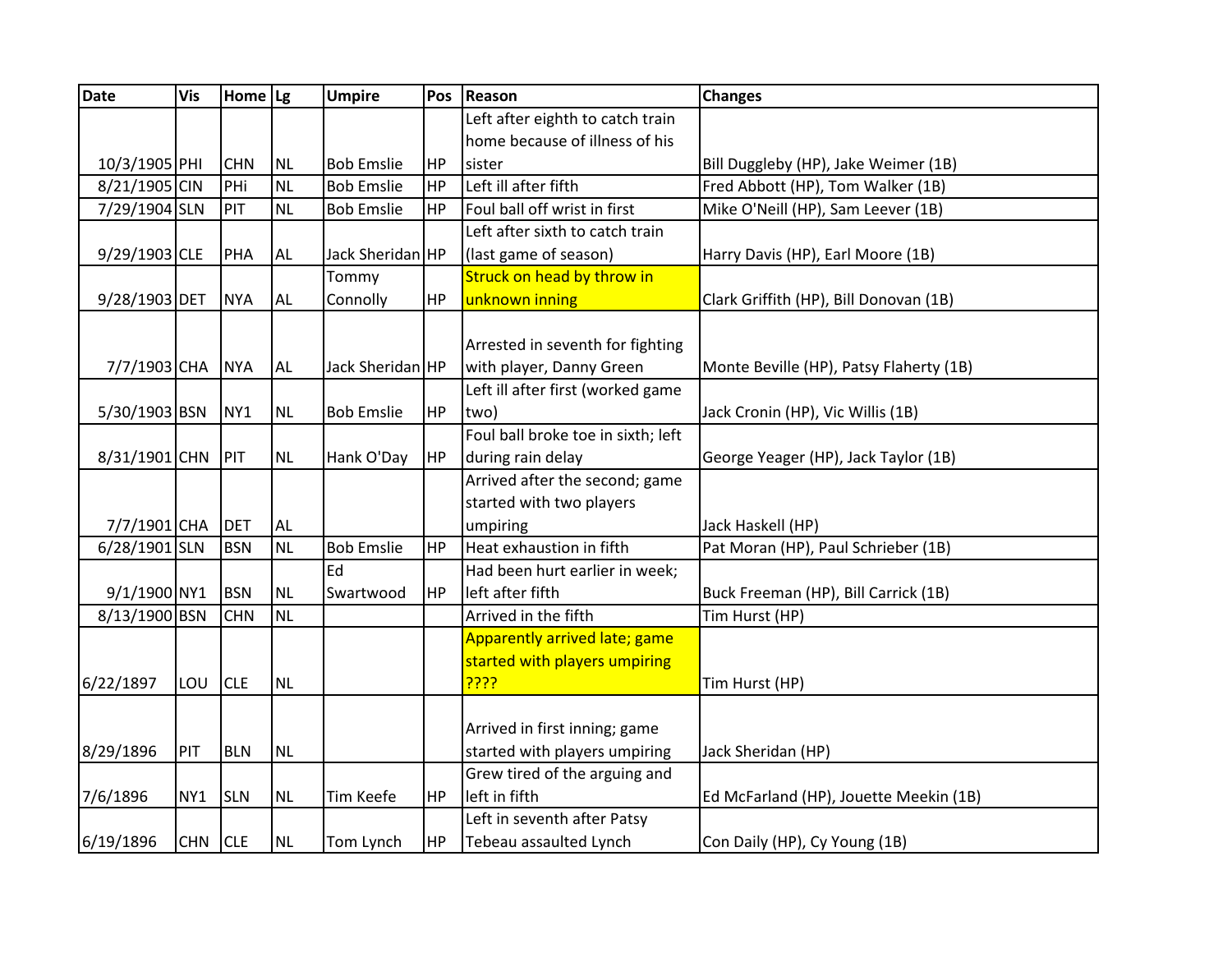| <b>Date</b> | <b>Vis</b>      | Home   Lg  |           | <b>Umpire</b>      | Pos | <b>Reason</b>                        | <b>Changes</b>                                        |
|-------------|-----------------|------------|-----------|--------------------|-----|--------------------------------------|-------------------------------------------------------|
|             |                 |            |           |                    |     | Arrived late; started in second      |                                                       |
|             |                 |            |           |                    |     | inning; game started with            |                                                       |
| 8/3/1895    | NY <sub>1</sub> | <b>BRO</b> | <b>NL</b> |                    |     | players umpiring                     | George Burnham (HP), [None] (1B)                      |
|             |                 |            |           | James              |     |                                      |                                                       |
| 6/8/1895    | <b>CLE</b>      | PHI        | <b>NL</b> | McDonald           | HP  | <mark>ַיִּיִּיְיִי</mark>            | Chippy McGarr (HP), Mike Grady (1B)                   |
|             |                 |            |           |                    |     | Player umpiring; went into           |                                                       |
|             |                 |            |           |                    |     | lineup when teammate Ed              |                                                       |
| 8/31/1894   | WAS PHI         |            | <b>NL</b> | Charlie Reilly  1B |     | Delahanty injured in fourth          | Kid Carsey (1B)                                       |
| 7/13/1894   | <b>BAL</b>      | <b>SLN</b> | <b>NL</b> | Jack Hartley       | HP  | Heat exhaustion in fifth             | Joe Quinn (HP), Frank Bonner (1B)                     |
|             |                 |            |           |                    |     |                                      | Nig Cuppy (HP), Gus Weyhing (1B) [first]; Billy Stage |
| 7/13/1894   | PHI             | <b>CLE</b> | <b>NL</b> | Tom Lynch          | HP  | Injured in unknown inning            | (HP), [None] (1B) [second]                            |
|             |                 |            |           |                    |     | Hit on head by foul ball in          |                                                       |
| 7/5/1894    | <b>BSN</b>      | <b>CLE</b> | <b>NL</b> | <b>Billy Stage</b> | HP  | unknown inning                       | Nig Cuppy (HP), Jimmy Bannon (1B)                     |
| 6/23/1894   | NY1             | <b>BRO</b> | <b>NL</b> | <b>Billy Stage</b> | HP  | Left ill in first                    | Ed Stein (HP), Parke Wilson (1B)                      |
|             |                 |            |           | Mike               |     |                                      |                                                       |
| 9/17/1893   | WAS SLN         |            | <b>NL</b> | Hornung            | HP  | <mark>?????</mark>                   | Sam Wise (HP), Jim O'Rourke (1B)                      |
|             |                 |            |           |                    |     | Struck on mask by pitched ball in    |                                                       |
|             |                 |            |           |                    |     | sixth; edge of mask driven           |                                                       |
| 9/27/1892   | NY1             | <b>BAL</b> | <b>NL</b> | <b>Bob Emslie</b>  | HP  | against temple bone                  | Jack Boyle (HP), Sy Sutcliffe (1B)                    |
|             |                 |            |           |                    |     | Arrived late; game started with      |                                                       |
| 9/7/1891    | <b>COL</b>      | <b>WAS</b> | AA        |                    |     | players umpiring                     | Jack Kerins (HP), [None] (1B)                         |
| 8/16/1891   | <b>CIN</b>      | <b>STL</b> | AA        |                    |     | <mark>?????</mark>                   |                                                       |
|             |                 |            |           |                    |     | Foul ball struck jaw in fourth; left |                                                       |
| 6/5/1889    | NY1             | <b>WAS</b> | <b>NL</b> | Wes Curry          | HP  | after inning                         | Sam Wise (HP), Bill George (1B)                       |
|             |                 |            |           |                    |     | Gaffney was not working due to       |                                                       |
|             |                 |            |           |                    |     | lamenss; game started with           |                                                       |
|             |                 |            |           |                    |     | players umpiring but was not a       |                                                       |
|             |                 |            |           |                    |     | success; Gaffney entered in          |                                                       |
| 8/13/1888   | <b>BAL</b>      | <b>CIN</b> | AA        |                    |     | tenth                                | John Gaffney (HP), [None] (1B)                        |
|             |                 |            |           |                    |     |                                      |                                                       |
| 9/29/1885   | <b>CIN</b>      | <b>BRO</b> | AA        | Terry Connell HP   |     | Left for unknown reason              | Edward West (HP)                                      |
|             |                 |            |           |                    |     |                                      |                                                       |
| 9/23/1885   | LOU             | PH         | AA        | Red Connolly HP    |     | Left for unknown reason              | Terry Connell (HP)                                    |